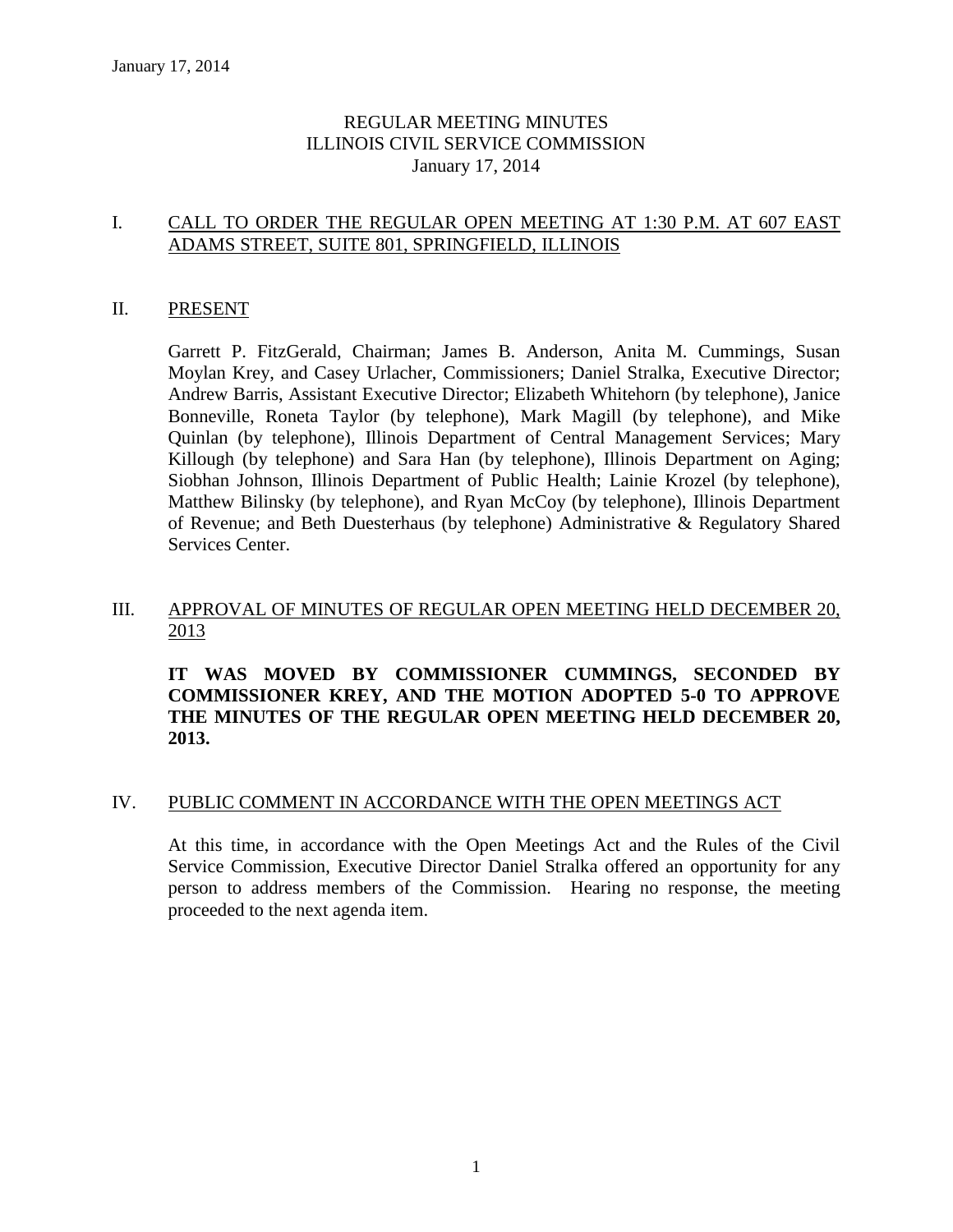#### $V<sub>r</sub>$ EXEMPTIONS UNDER SECTION 4d(3) OF THE PERSONNEL CODE

# A. Report on Exempt Positions from Illinois Dept. of Central Management Services

|               | Total     | Number of Exempt |
|---------------|-----------|------------------|
| <u>Agency</u> | Employees | Positions        |
|               |           |                  |
|               |           |                  |
|               |           |                  |
|               |           |                  |
|               |           |                  |
|               |           |                  |
|               |           |                  |
|               |           |                  |
|               |           |                  |
|               |           |                  |
|               |           |                  |
|               |           |                  |
|               |           |                  |
|               |           |                  |
|               |           |                  |
|               |           |                  |
|               |           |                  |
|               |           |                  |
|               |           |                  |
|               |           |                  |
|               |           |                  |
|               |           |                  |
|               |           |                  |
|               |           |                  |
|               |           |                  |
|               |           |                  |
|               |           |                  |
|               |           |                  |
|               |           |                  |
|               |           |                  |
|               |           |                  |
|               |           |                  |
|               |           |                  |
|               |           |                  |
|               |           |                  |
|               |           |                  |
|               |           |                  |
|               |           |                  |
|               |           |                  |
|               |           |                  |
|               |           |                  |
|               |           |                  |
|               |           |                  |
|               |           |                  |
|               |           |                  |
|               |           |                  |
|               |           |                  |
|               |           |                  |
|               |           |                  |
|               |           |                  |
|               |           |                  |
|               |           |                  |
|               |           |                  |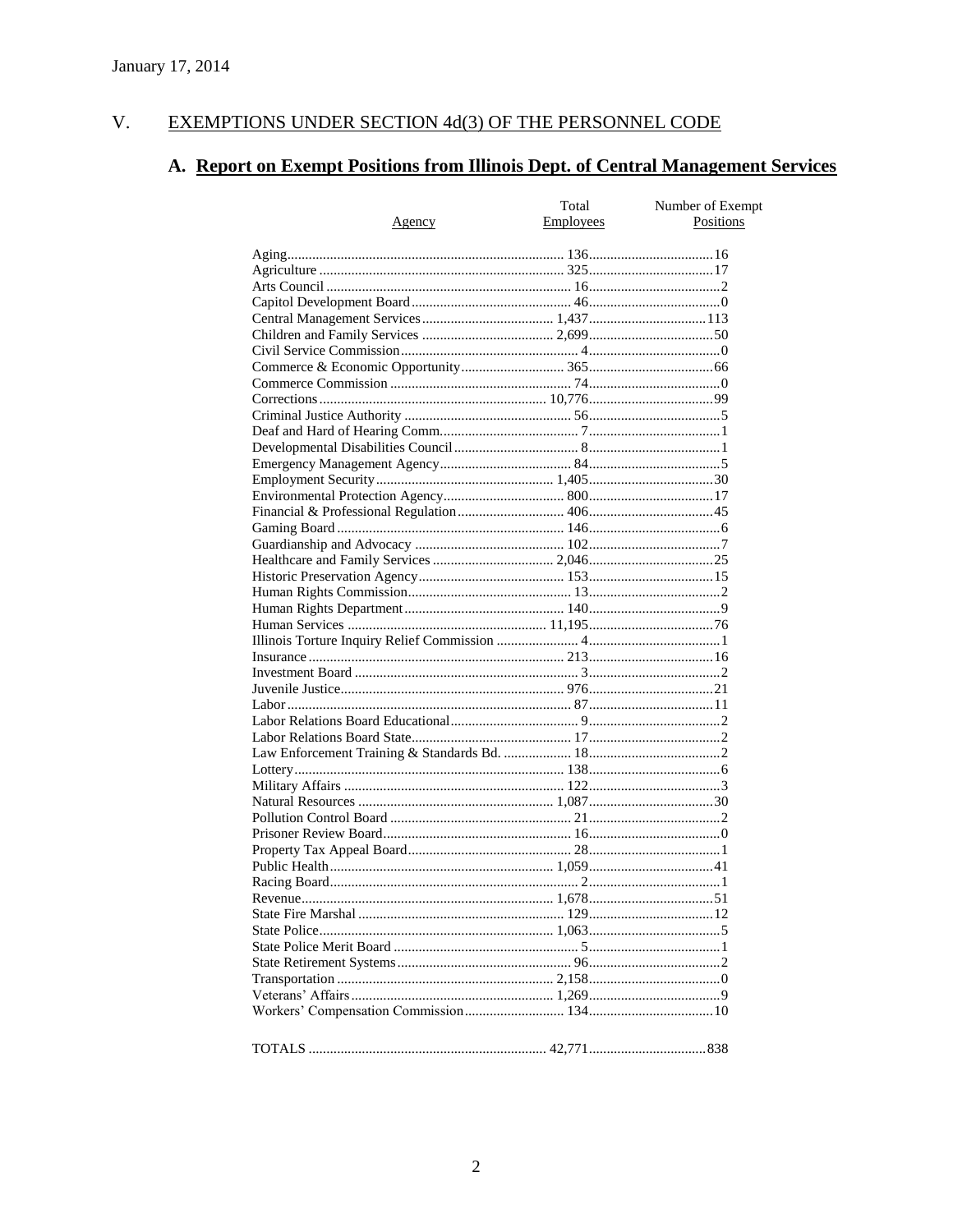#### **B. Governing Rule – Section 1.142 Jurisdiction B Exemptions**

- a) The Civil Service Commission shall exercise its judgment when determining whether a position qualifies for exemption from Jurisdiction B under Section 4d(3) of the Personnel Code. The Commission will consider any or all of the following factors inherent in the position and any other factors deemed relevant to the request for exemption:
	- 1) The amount and scope of principal policy making authority;
	- 2) The amount and scope of principal policy administering authority;
	- 3) The amount of independent authority to represent the agency, board or commission to individuals, legislators, organizations or other agencies relative to programmatic responsibilities;
	- 4) The capability to bind the agency, board or commission to a course of action;
	- 5) The nature of the program for which the position has principal policy responsibility;
	- 6) The placement of the position on the organizational chart of the agency, board or commission;
	- 7) The mission, size and geographical scope of the organizational entity or program within the agency, board or commission to which the position is allocated or detailed.
- b) The Commission may, upon its own action after 30 days notice to the Director of Central Management Services or upon the recommendation of the Director of the Department of Central Management Services, rescind the exemption of any position that no longer meets the requirements for exemption set forth in subsection (a). However, rescission of an exemption shall be approved after the Commission has determined that an adequate level of managerial control exists in exempt status that will insure responsive and accountable administrative control of the programs of the agency, board or commission.
- c) For all positions currently exempt by action of the Commission, the Director of Central Management Services shall inform the Commission promptly in writing of all changes in essential functions, reporting structure, working title, work location, position title, position number or specialized knowledge, skills, abilities, licensure or certification.
- d) Prior to granting an exemption from Jurisdiction B under Section 4d(3) of the Personnel Code, the Commission will notify the incumbent of the position, if any, of its proposed action. The incumbent may appear at the Commission meeting at which action is to be taken and present objections to the exemption request.

(Source: Amended at 34 Ill. Reg. 3485, effective March 3, 2010)

\* \* \*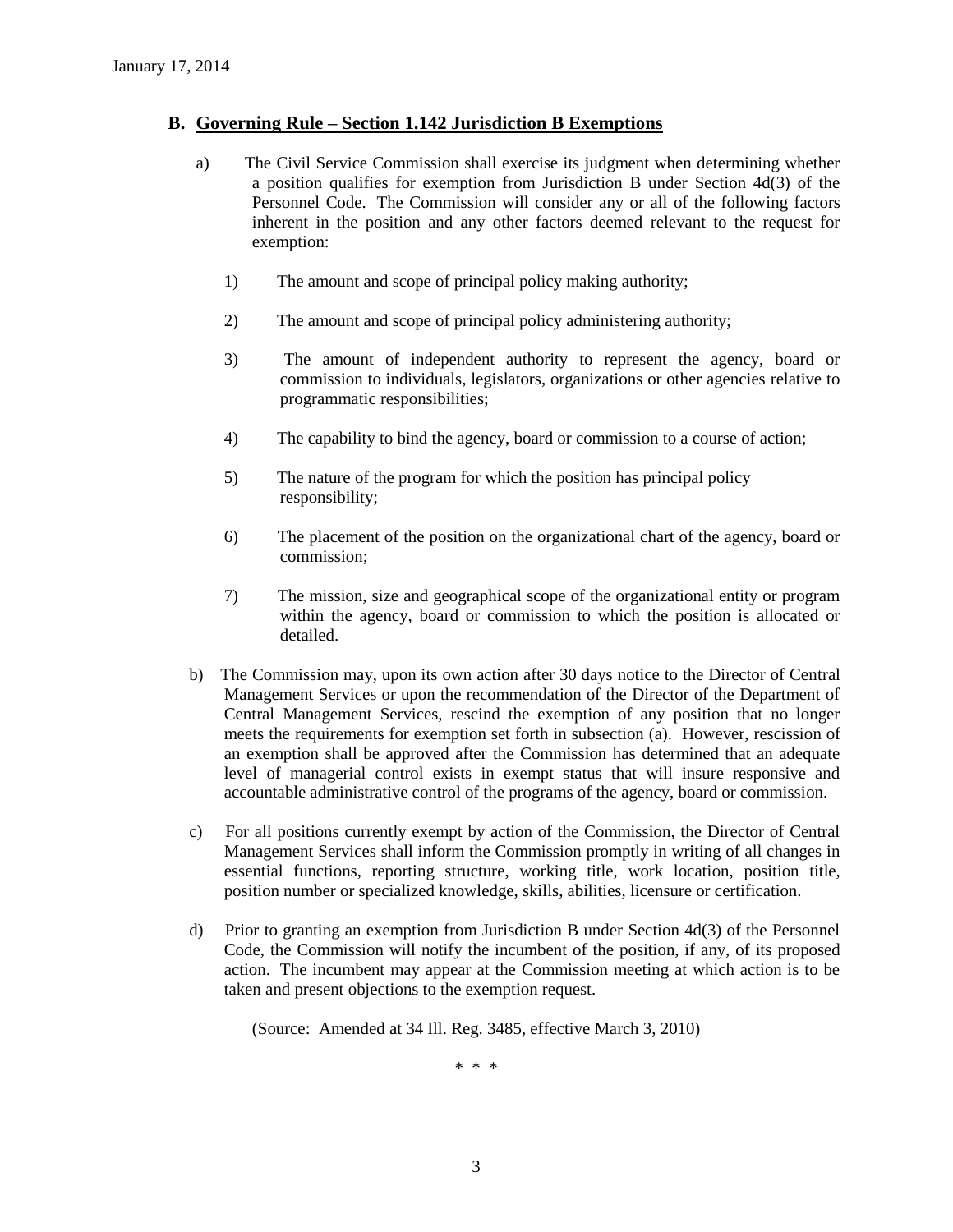# **C. Requests for 4d(3) Exemption**

Executive Director Daniel Stralka reported the following regarding the proposed 4d(3) exemption requests:

 As to Items C1 and C2, these requests are from the Department on Aging and are for a Senior Colbert Administrator who reports to a Deputy Director who reports to the Director, and a Transition and Research Administrator who reports to the Senior Colbert Administrator. Both these requests are tied to the Colbert Decree which is a settlement from a class action lawsuit with  $16,000 - 17,000$  class members. They are seniors and persons with physical or mental disabilities who are eligible for long-term care which costs approximately \$3000 per month per person. The Colbert Decree establishes an individual service plan for each person which allows them to reside in the least restrictive and most communityintegrated setting. The Decree was approved in December 2011 and an Implementation Plan was filed on November 8, 2012. This Implementation Plan contemplated a three year period to end in May 2015 and was to be led by the Department of Healthcare and Family Services. However, the first benchmarks were missed and Aging has now become the new lead agency. It is seeking these two exemptions for positions that would oversee and guide the implementation.

The first position functions essentially as the agency's liaison to all legal-related matters relative to the Colbert Decree. It has the authority to commit the agency to actions necessary to come in compliance with the Decree and Implementation Plan. The second position functions essentially as the agency's liaison to the various service providers for these individuals to ensure the benchmarks of the Implementation Plan are met.

Staff is prepared to recommend approval of these requests. The only concern was whether these should be a term exemption since the Implementation Plan presently has a completion date of May 5, 2015. However, it appears likely that the Implementation Plan will go on beyond that date since the first benchmarks were not met. In addition, it is likely that even once the Colbert Decree Implementation Plan is completed, the agency will be entitled to one or more principal policy exempt positions to operate the program being implemented as a result of the Colbert Decree. Therefore, Staff recommended approval of these requests but will notice them up for proposed rescission in May 2015 to reevaluate the Implementation Plan progress with the agency as well as to reevaluate for continued eligibility for exemption.

Executive Director Stralka then inquired about the transition of the lead agency responsibilities. Mary Killough, representing Department on Aging, indicated that an Interagency Agreement is being prepared for implementation this coming Tuesday. Chairman FitzGerald inquired if residents are presently being impacted by this new process. Mary Killough indicated that several thousand have gone through this new plan for reevaluating their long-term care options.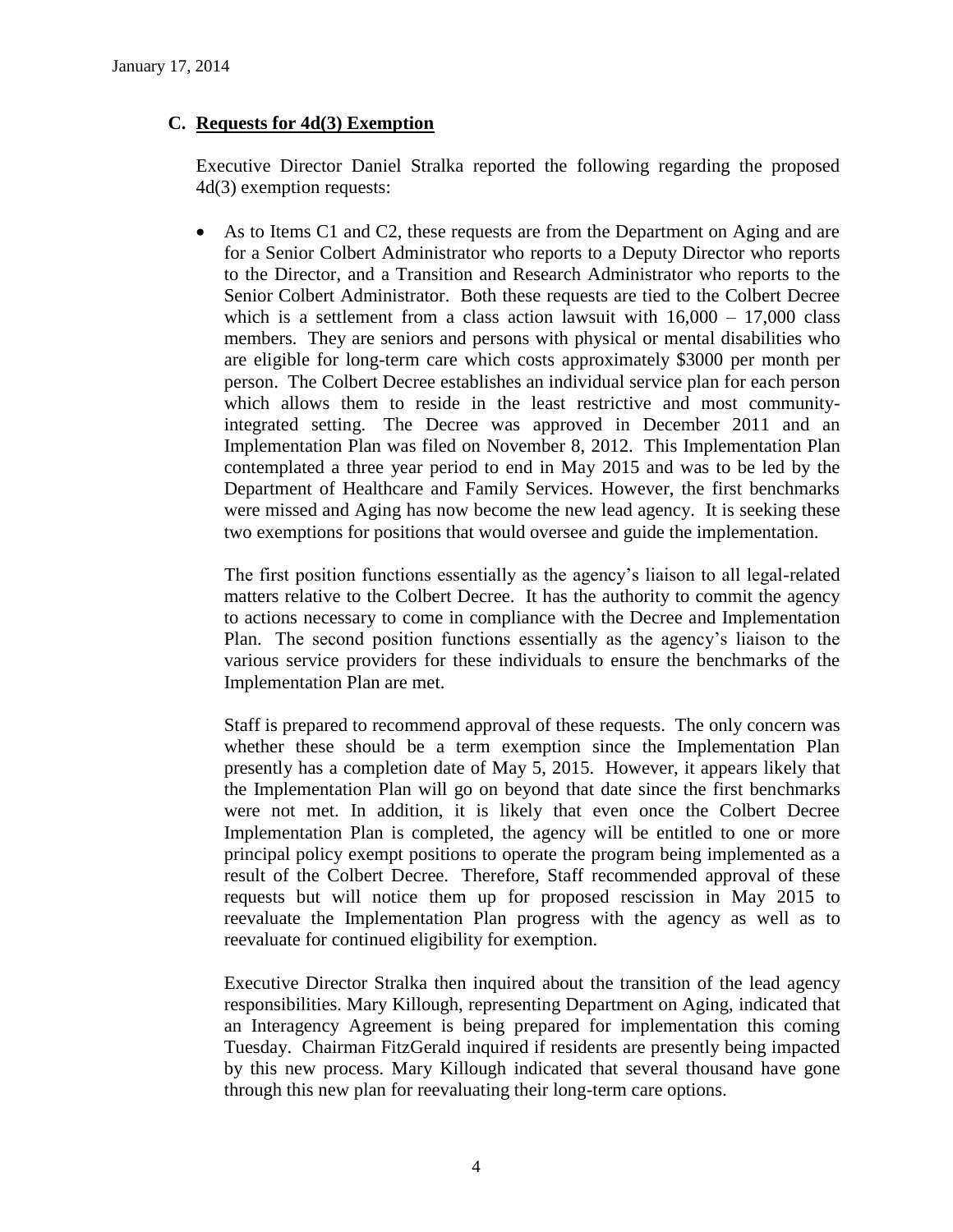- As to Item D, this request is from the Department of Agriculture and is for an Assistant State Fair Manager, a position that reports to the State Fair Manager who reports to the Assistant Director who reports to the Director. The agency submitted a clarified position description on Tuesday which did not leave sufficient time for Staff to review it or send to the Commissioners. The agency agreed to request a continuance.
- As to Item E, this request is from Central Management Services and is for a Deputy Director of Benefits, a position that reports to the Deputy Director who reports to the Chief Administrative Officer who reports to the Director. This Bureau oversees most of the benefits programs offered to all State employees such as group insurance, deferred compensation, etc. Group insurance alone impacts over 450,000 people. Recently, responsibility for additional programs, mainly retiree group insurance, was added to the Bureau. That appears to be what prompted this request. Staff made a number of inquiries regarding the specifics of this position's responsibilities, specifically because the response referenced "procurement responsibilities." This is a questionable area to support an exemption since SB51 placed ultimate procurement authority with the Executive Ethics Commission. Staff was unable to obtain a sufficiently detailed response as to what those entailed so the agency indicated it would have a representative present for further explanation.

Janice Bonneville, Deputy Director-Human Resources at the Illinois Department of Central Management Services, responded by noting the significant nonprocurement responsibilities of the position. It would function as a subject matter expert for collective bargaining purposes and assist the Deputy Director in responding to Union proposals. She confirmed that it would not have ultimate decision-making authority. As to procurement, it is accurate that the Executive Ethics Commission is ultimately responsible for procurement. However, the Bureau of Benefits is responsible for identifying agency needs and structuring proposals to ensure that those needs are met. This position would also evaluate and score bids. She concluded by noting that this position has necessary authority to act on behalf of the Deputy Director in their absence which is significant in a Bureau managing a \$2,300,000,000 program. Chairman FitzGerald inquired about this position's staff. Janice Bonneville indicated it has two direct reports and eight others in its unit while adding that the Bureau itself has over 100 employees. Roneta Taylor, Central Management Services-Technical Services, added that there was only one other exempt position in the Bureau. Commissioner Cummings asked about the position's decision-making authority. Janice Bonneville indicated it has input in collective bargaining, but ultimate decision making authority in such matters involves numerous individuals. Elizabeth Whitehorn suggested comparing the Bureau of Benefits to the Bureau of Communication and Computer Services which has a significant number of exempt positions. Chairman FitzGerald asked about its bargaining unit status. Matthew Bilinsky, Labor Relations-Illinois Department of Revenue, replied that it was excluded.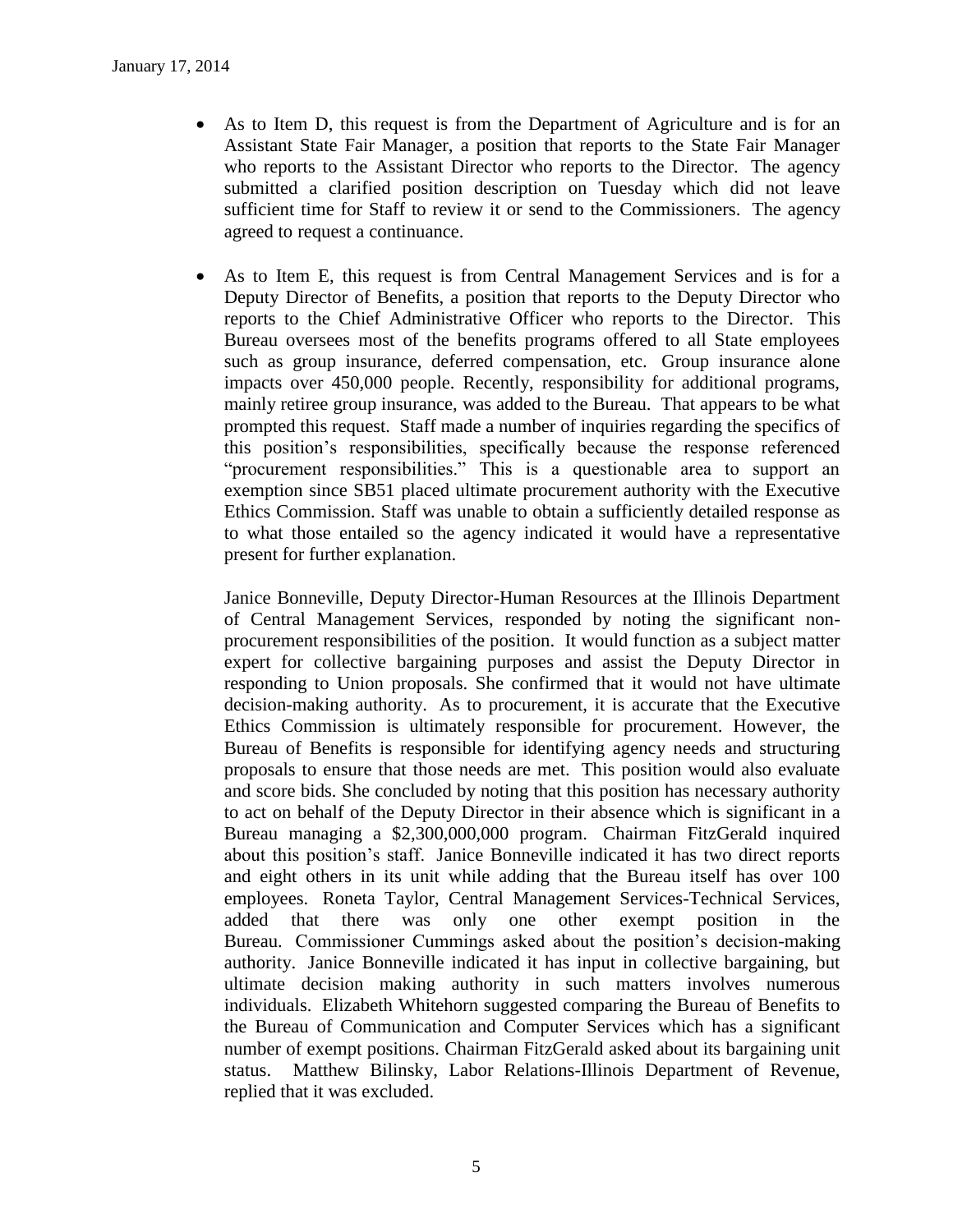- As to Item F, this request is from the Department of Children & Family Services and is for a Chief Labor Relations Administrator, a position that reports to the Deputy Director of Human Resources who reports to the Director. It has principal policy responsibility for conducting collective bargaining negotiations on behalf of the agency, a function that has historically supported a principal policy exemption. This position was previously granted an exemption that was rescinded last November due to extended vacancy. The agency has represented that it now has a candidate selected with an immediate start date. For these reasons, Staff recommended approval of this request.
- As to Item G, this request is from the Department of Commerce and Economic Opportunity and is for a Manager of Legislative Research and State Mandates, a position that reports to the Manager of Legislative Affairs who reports to the Director. It essentially functions as a legislative liaison. This position was also previously granted an exemption that was rescinded last November due to extended vacancy. The agency indicated that the position has now been excluded from the bargaining unit and it is prepared to fill the position this month. For these reasons, Staff recommended approval of this request.
- As to Item H, This request is from the Department of Public Health and is for a Medical Cannabis Division Chief, a position that reports to the Deputy Director who reports to the Director. It has principal programmatic responsibility for developing and implementing policy with regard to the establishment and maintenance of a confidential registry of patients authorized to use cannabis and their caregivers as set forth in the Medical Cannabis Pilot Program Act. This past October, the Commission granted exemptions for positions in the Department of Agriculture and the Department of Financial and Professional Regulation for their related statutory responsibilities under the Act. For these reasons, Staff recommended approval of this request, but only until January 1, 2018 which is when the Act expires by its terms. Chairman FitzGerald inquired about the responsibilities of the several agencies under the Act. Executive Director Stralka provided a brief explanation as to each agency's scope of authority which Siobhan Johnson agreed with.
- As to Item I, this request is from the Department of Revenue and is for a Policy Advisor, a position that reports to the Director. This position essentially functions as a special assistant to the Director with its primary responsibility to ensure that new legislation affecting the agency is implemented in a timely and efficient fashion. It does the same with findings and recommendations that result from both internal and external audits. This is the only policy advisor position at the Department of Revenue so given its size as well as the scope of its mission, Staff recommended approval of this request. Matthew Bilinsky, Labor Relations-Illinois Department of Revenue, added that this position will be integral in ensuring that the average of 12 statutory changes to the Revenue Act that occur each legislative session are implemented in a proper and timely fashion as well as the various federal and State regulatory changes.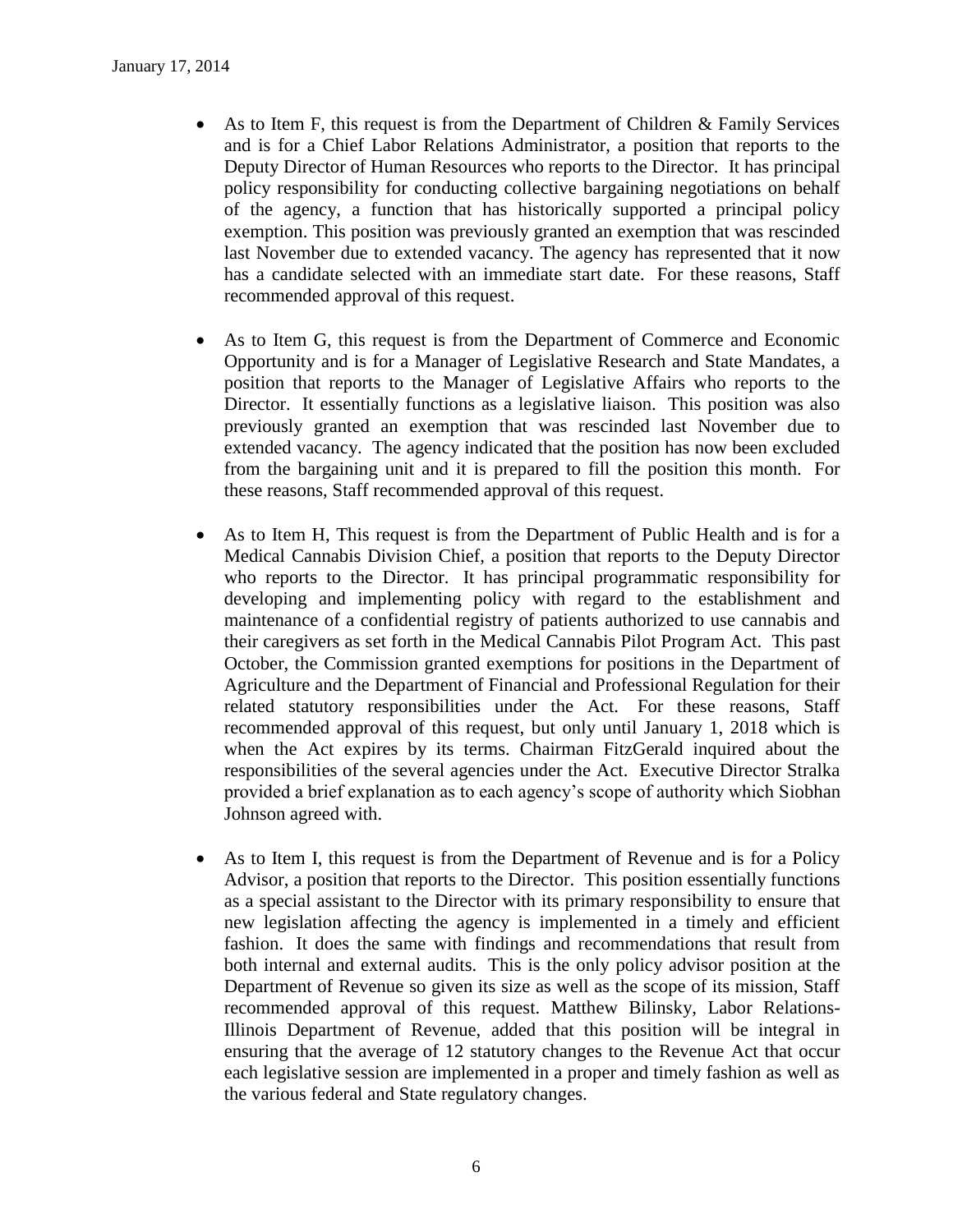As to Item J, The Department of Revenue has requested that this be continued to the February meeting.

**IT WAS MOVED BY COMMISSIONER CUMMINGS, SECONDED BY COMMISSIONER ANDERSON, AND THE MOTION ADOPTED 5-0 TO CONTINUE THE REQUEST FOR 4D(3) EXEMPTION TO THE FEBRUARY 21, 2014 MEETING:**

- **D: Assistant Illinois State Fair Manager, Agriculture**
- **J: Assistant General Counsel, Revenue**

**IT WAS MOVED BY COMMISSIONER KREY, SECONDED BY COMMISSIONER CUMMINGS, AND THE MOTION ADOPTED 5-0 TO GRANT THE REQUEST FOR 4D(3) EXEMPTION THROUGH JANUARY 1, 2018 FOR THE FOLLOWING POSITION:**

**H: Medical Cannabis Division Chief, Public Health**

**IT WAS MOVED BY COMMISSIONER ANDERSON, SECONDED BY COMMISSIONER CUMMINGS, AND THE MOTION ADOPTED 5-0 TO GRANT THE REQUEST FOR 4D(3) EXEMPTION FOR THE FOLLOWING POSITIONS:**

- **C1: Senior Colbert Administrator, Aging**
- **C2: Transition and Research Administrator, Aging**
- **E: Assistant Deputy Director-Benefits, Central Management Services**
- **F: Chief Labor Relations Administrator, Children & Family Services**
- **G: Manager of Legislative Research and State Mandates, Commerce and Economic Opportunity**
- **I: Policy Advisor, Revenue**

# **The following 4d(3) exemption requests were continued to February 21, 2014 on January 17, 2014:**

| <b>Position Number</b>  | 40070-11-12-000-00-02                                    |
|-------------------------|----------------------------------------------------------|
| <b>Position Title</b>   | Senior Public Service Administrator                      |
| Bureau/Division         | Illinois State Fair                                      |
| <b>Functional Title</b> | Assistant Illinois State Fair Manager                    |
| Incumbent               | Vacant                                                   |
| Supervisor              | Illinois State Fair Manager who reports to the Assistant |
|                         | Director, who in turn reports to the Director            |
| Location                | <b>Sangamon County</b>                                   |

#### **D. Illinois Department of Agriculture**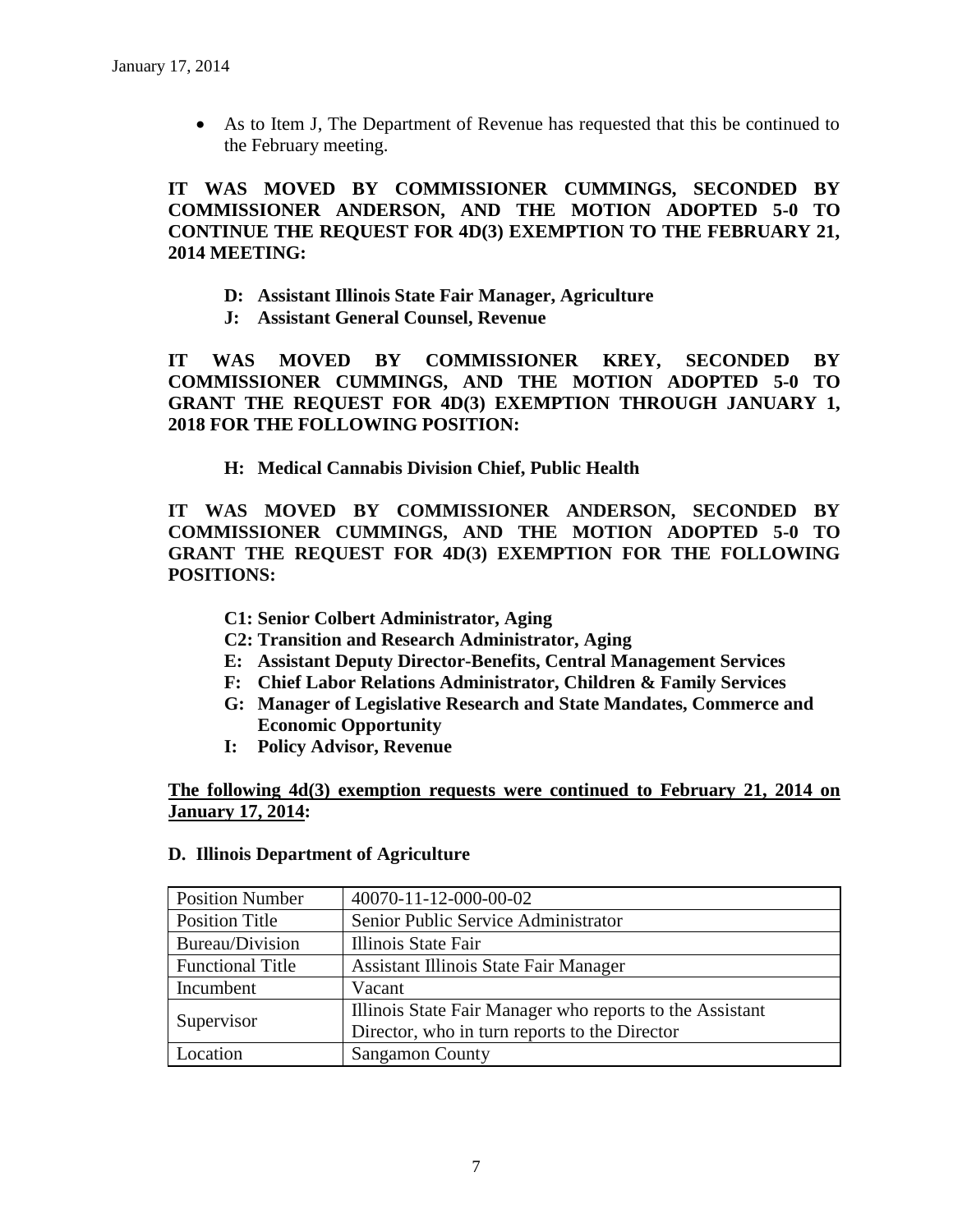| <b>Position Number</b>  | 40070-25-07-100-00-02                        |
|-------------------------|----------------------------------------------|
| <b>Position Title</b>   | Senior Public Service Administrator          |
| Bureau/Division         | Legal Services Office/Administrative Office  |
| <b>Functional Title</b> | <b>Assistant General Counsel</b>             |
| Incumbent               | Vacant                                       |
| Supervisor              | General Counsel, who reports to the Director |
| Location                | <b>Sangamon County</b>                       |

# **J. Illinois Department of Revenue**

# **The following 4d(3) exemption request was granted January 17, 2014 through January 1, 2018:**

# **H. Illinois Department of Public Health**

| <b>Position Number</b>  | 40070-20-31-000-00-01                                       |
|-------------------------|-------------------------------------------------------------|
| Position Title          | Senior Public Service Administrator                         |
| Bureau/Division         | Office of Health Promotion-Medical Cannabis                 |
| <b>Functional Title</b> | <b>Medical Cannabis Division Chief</b>                      |
| Incumbent               | Vacant                                                      |
| Supervisor              | Deputy Director-Health Promotion, who reports to the Deputy |
|                         | Director, who in turn reports to the Director               |
| Location                | <b>Sangamon County</b>                                      |

# **The following 4d(3) exemption requests were granted on January 17, 2014:**

# **C1. Illinois Department on Aging**

| <b>Position Number</b>  | 40070-47-00-020-00-01                                        |
|-------------------------|--------------------------------------------------------------|
| <b>Position Title</b>   | Senior Public Service Administrator                          |
| Bureau/Division         | <b>Office of Transition and Community Relations</b>          |
| <b>Functional Title</b> | Senior Colbert Administrator (related to the Colbert Decree) |
| Incumbent               | Vacant                                                       |
| Supervisor              | Deputy Director who reports to the Director                  |
| Location                | <b>Cook County</b>                                           |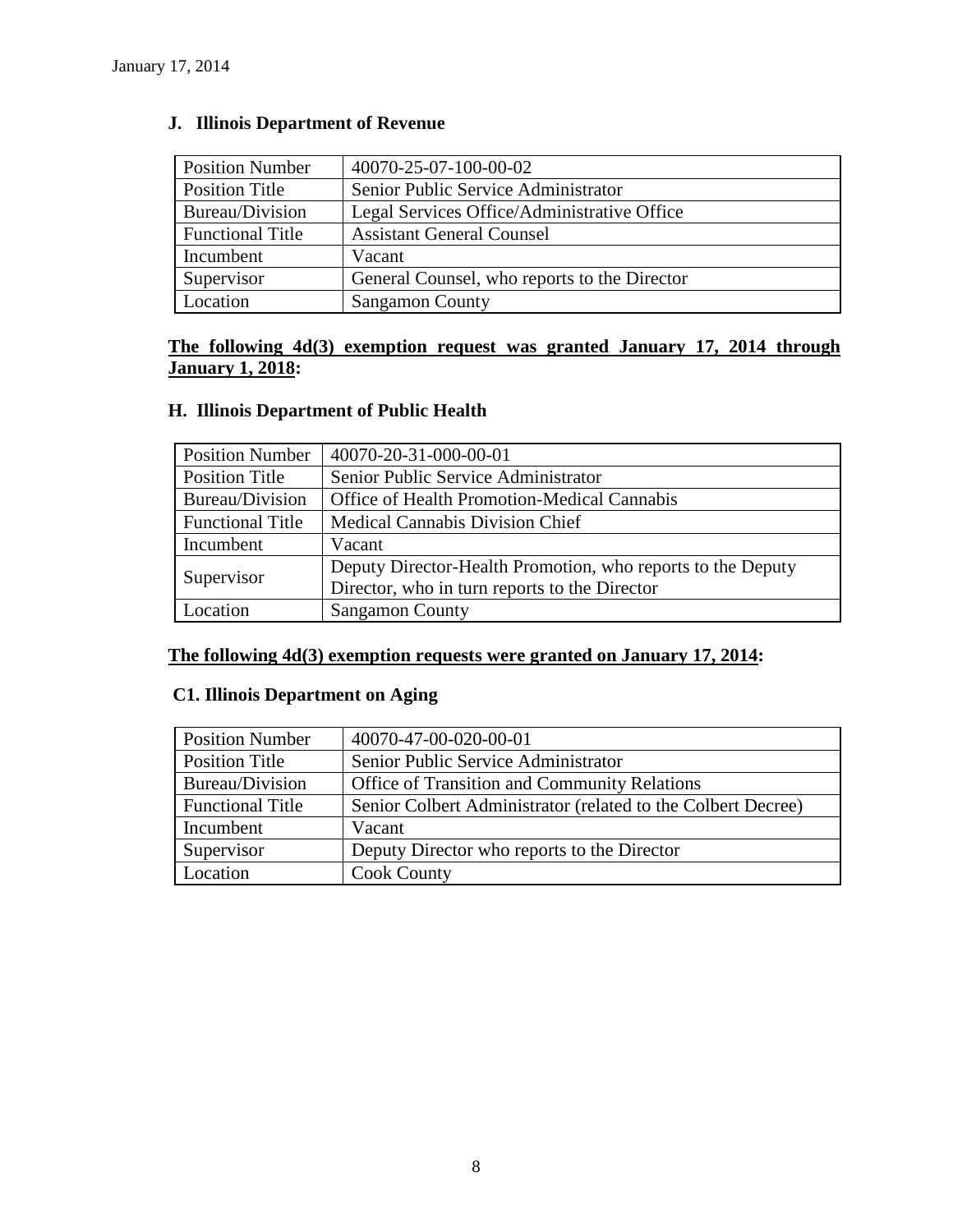| <b>Position Number</b>  | 40070-47-00-020-10-01                                           |
|-------------------------|-----------------------------------------------------------------|
| Position Title          | Senior Public Service Administrator                             |
| Bureau/Division         | Office of Transition and Community Relations                    |
| <b>Functional Title</b> | Transition & Research Administrator (related to the Colbert     |
|                         | Decree)                                                         |
| Incumbent               | Vacant                                                          |
| Supervisor              | Senior Colbert Administrator who reports to the Deputy Director |
|                         | who in turn reports to the Director                             |
| Location                | <b>Cook County</b>                                              |

# **C2. Illinois Department on Aging**

# **E. Illinois Department of Central Management Services**

| <b>Position Number</b>  | 40070-37-30-000-01-01                                            |
|-------------------------|------------------------------------------------------------------|
| Position Title          | Senior Public Service Administrator                              |
| Bureau/Division         | <b>Benefits</b>                                                  |
| <b>Functional Title</b> | <b>Assistant Deputy Director</b>                                 |
| Incumbent               | Vacant                                                           |
| Supervisor              | Deputy Director who reports to Chief Administrative Officer, who |
|                         | in turn reports to the Acting Director                           |
| Location                | <b>Sangamon County</b>                                           |

# **F. Illinois Department of Children & Family Services**

| <b>Position Number</b>  | 40070-16-07-100-00-01 (previously rescinded on $11/15/13$ ) |
|-------------------------|-------------------------------------------------------------|
| <b>Position Title</b>   | Senior Public Service Administrator                         |
| Bureau/Division         | <b>Labor Relations</b>                                      |
| <b>Functional Title</b> | <b>Chief Labor Relations Administrator</b>                  |
| Incumbent               | Vacant                                                      |
| Supervisor              | Deputy Director-Human Resources who reports to the Director |
| Location                | <b>Cook County</b>                                          |

# **G. Illinois Department of Commerce & Economic Opportunity**

| <b>Position Number</b>  | 37015-42-00-230-00-01 (previously rescinded on 11/15/13)   |
|-------------------------|------------------------------------------------------------|
| Position Title          | <b>Public Service Administrator</b>                        |
| Bureau/Division         | Legislative Affairs                                        |
| <b>Functional Title</b> | Manager of Legislative Research and State Mandates         |
| Incumbent               | Vacant                                                     |
| Supervisor              | Manager of Legislative Affairs who reports to the Director |
| Location                | <b>Sangamon County</b>                                     |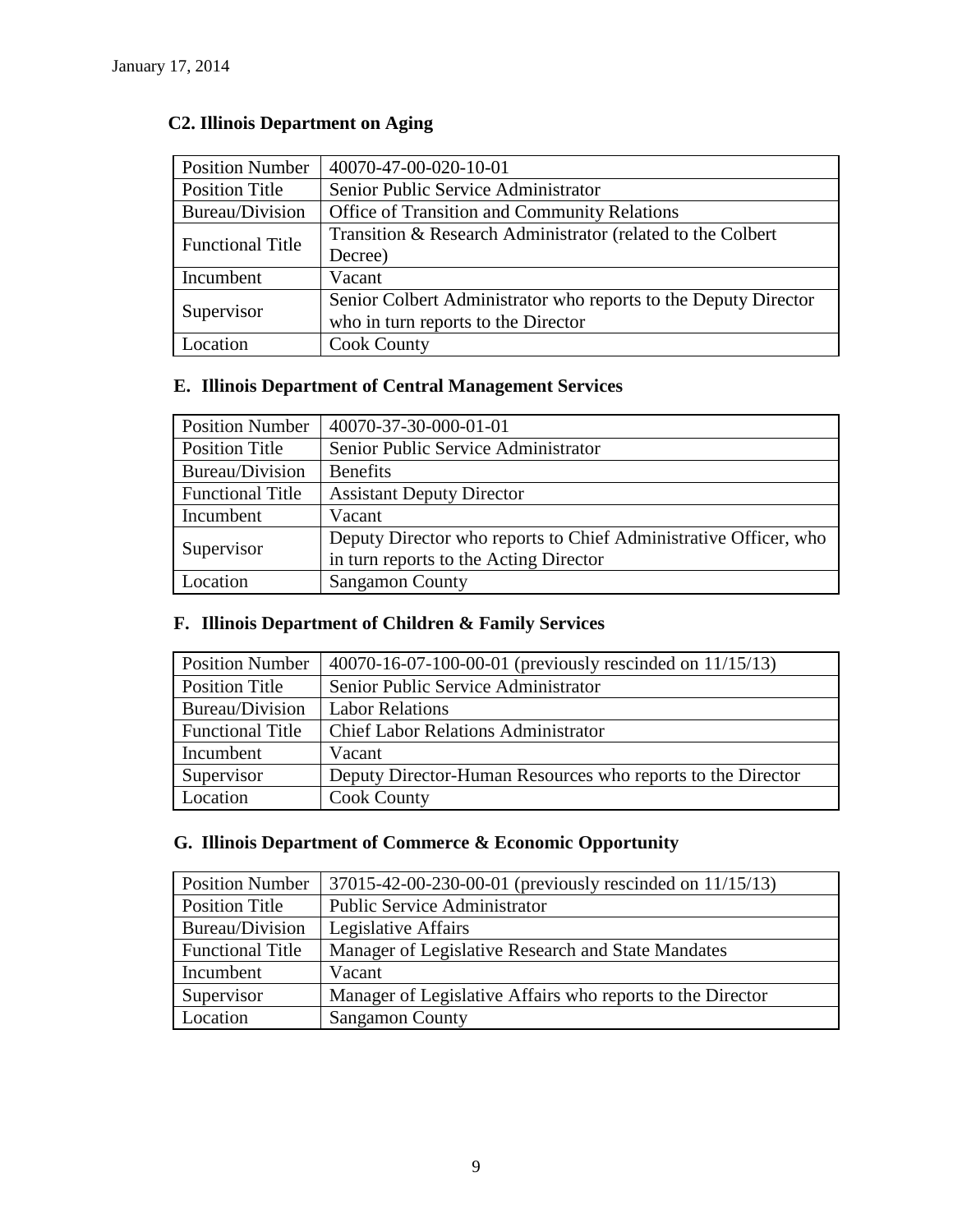| <b>Position Number</b>  | 40070-25-00-100-30-01               |
|-------------------------|-------------------------------------|
| <b>Position Title</b>   | Senior Public Service Administrator |
| Bureau/Division         | Director's Office                   |
| <b>Functional Title</b> | Policy Advisor                      |
| Incumbent               | Vacant                              |
| Supervisor              | Director                            |
| Location                | <b>Sangamon County</b>              |

#### **I. Illinois Department of Revenue**

#### VI. CLASS SPECIFICATIONS

• None submitted

**IT WAS MOVED BY COMMISSIONER KREY, SECONDED BY COMMISSIONER URLACHER, AND THE MOTION ADOPTED 5-0 TO DISAPPROVE ANY CLASS SPECIFICATIONS RECEIVED BY THE COMMISSION NOT CONTAINED IN THIS REPORT TO ALLOW ADEQUATE STUDY.** 

#### VII. MOTION TO CLOSE A PORTION OF THE MEETING

**IT WAS MOVED BY COMMISSIONER CUMMINGS, SECONDED BY COMMISSIONER URLACHER, AND BY ROLL CALL VOTE THE MOTION ADOPTED 5-0 TO CLOSE A PORTION OF THE MEETING PURSUANT TO SUBSECTIONS 2(c)(1), 2(c)(4), AND 2(c)(11) OF THE OPEN MEETINGS ACT.**

| FITZGERALD YES      |       | <b>ANDERSON</b> | <b>YES</b> |
|---------------------|-------|-----------------|------------|
| <b>CUMMINGS YES</b> |       | <b>KREY</b>     | YES.       |
| <b>URLACHER</b>     | - YES |                 |            |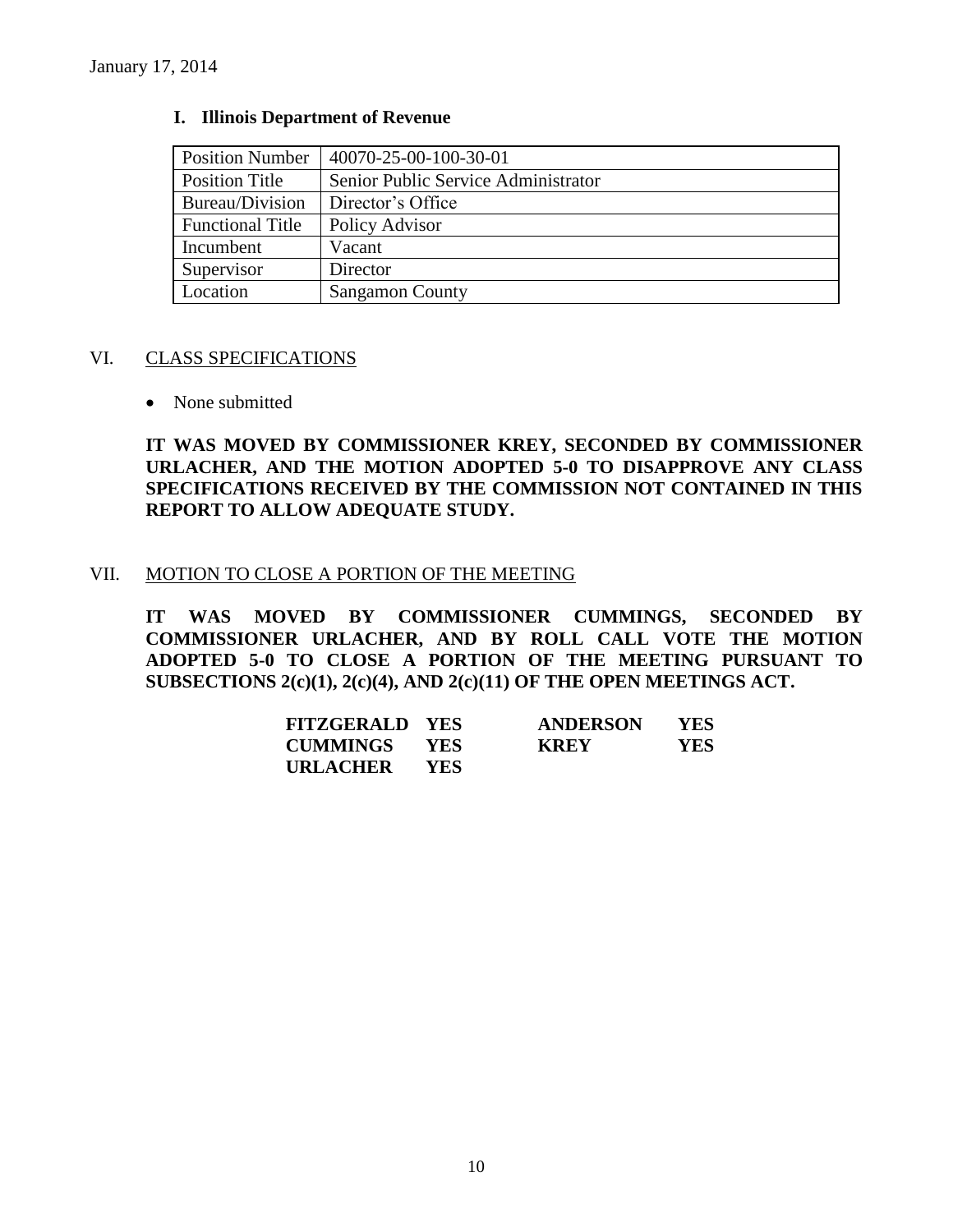### VIII. RECONVENE THE OPEN MEETING

Upon due and proper notice the regular open meeting of the Illinois Civil Service Commission was reconvened at 607 East Adams Street, Suite 801, Springfield, Illinois at 2:00 p.m.

#### PRESENT

Chairman Garrett P. FitzGerald; James B. Anderson, Anita M. Cummings, Susan Moylan Krey, and Casey Urlacher, Commissioners; Daniel Stralka, Executive Director; and Andrew Barris, Assistant Executive Director.

# IX. NON-MERIT APPOINTMENT REPORT

The Personnel Code permits non-merit appointments for a limited period of time, i.e., emergency appointments shall not exceed 60 days and shall not be renewed, and positions shall not be filled on a temporary or provisional basis for more than six months out of any twelve-month period. Consecutive non-merit appointments are not violative of the Code; however, they do present a possible evasion of merit principles and should be monitored.

| <b>Agency</b>                       | $11/30/13$   $12/31/13$   $12/31/12$ |   |
|-------------------------------------|--------------------------------------|---|
| Aging                               |                                      |   |
| Agriculture                         | a                                    |   |
| <b>Central Management Services</b>  |                                      |   |
| <b>Children and Family Services</b> |                                      |   |
| Healthcare and Family Services      | a                                    |   |
| <b>Historic Preservation Agency</b> |                                      |   |
| <b>Human Services</b>               |                                      |   |
| <b>Natural Resources</b>            |                                      | 3 |
| Revenue                             |                                      |   |
| Transportation                      |                                      |   |
| Veterans' Affairs                   |                                      |   |
| <b>Totals</b>                       |                                      |   |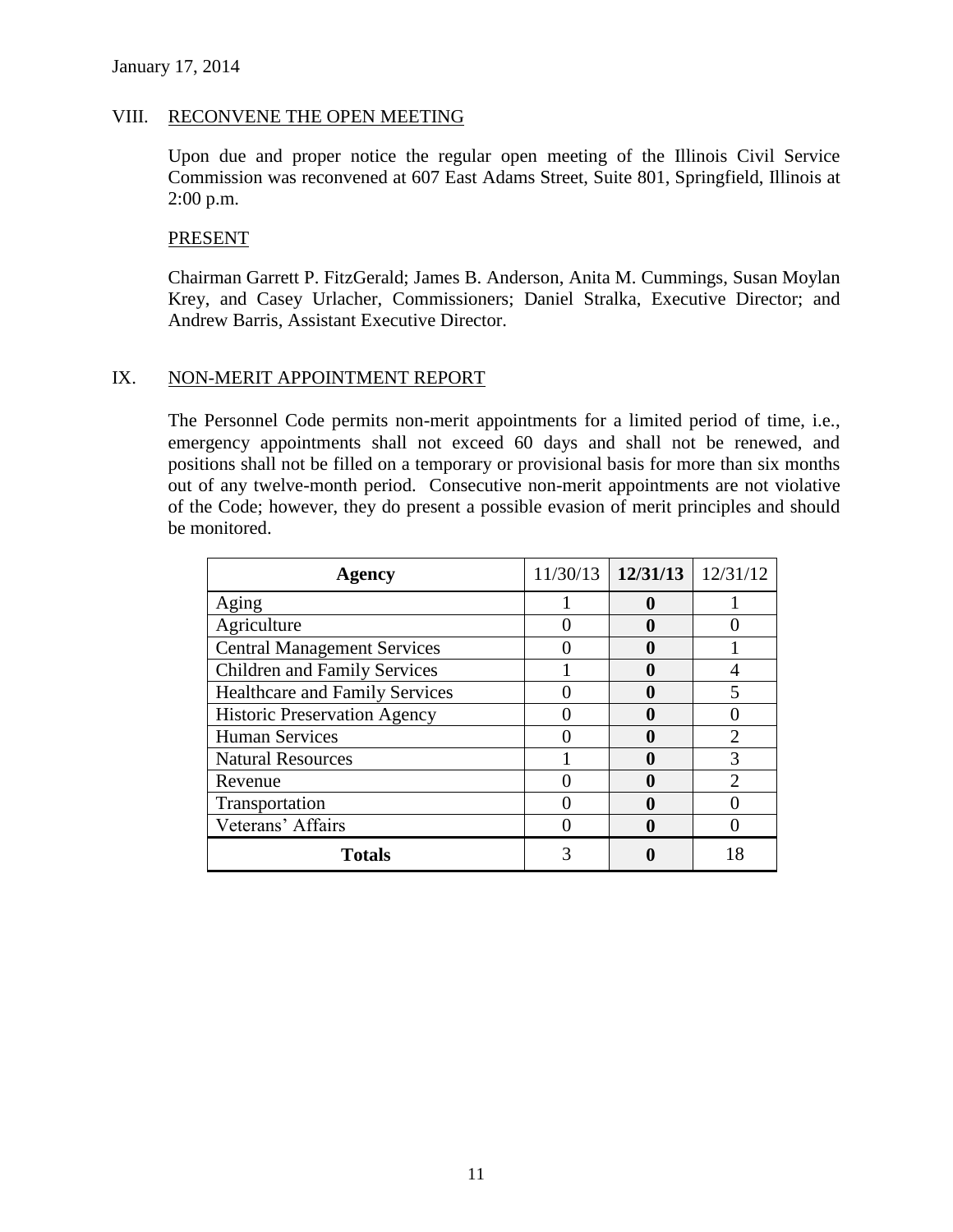# X. INTERLOCUTORY APPEALS

# **S-10-14**

| Employee | Michelle M. Barber      | Appeal Date   | 12/02/13                     |
|----------|-------------------------|---------------|------------------------------|
| Agency   | <b>Human Services</b>   | Decision Date | 12/18/13                     |
| Type     | Suspension              | ALJ           | <b>Andrew Barris</b>         |
| Issue(s) | Motion To Dismiss filed | Proposal for  | Grant the Motion to Dismiss  |
|          | for no jurisdiction     | Decision      | subject to approval of       |
|          |                         |               | Commission; no jurisdiction. |

# **IT WAS MOVED BY COMMISSIONER CUMMINGS, SECONDED BY COMMISSIONER URLACHER, AND BY ROLL CALL VOTE OF 5-0 THE MOTION ADOPTED TO AFFIRM AND ADOPT THE ADMINISTRATIVE LAW JUDGE'S PROPOSAL TO GRANT THE MOTION TO DISMISS.**

| <b>FITZGERALD YES</b> |            | <b>ANDERSON</b> | <b>YES</b> |
|-----------------------|------------|-----------------|------------|
| <b>CUMMINGS YES</b>   |            | <b>KREY</b>     | YES        |
| <b>URLACHER</b>       | <b>YES</b> |                 |            |

# **S-11-14**

| Employee | Kamil Jackson             | <b>Appeal Date</b>   | 12/09/13                    |
|----------|---------------------------|----------------------|-----------------------------|
| Agency   | Corrections               | <b>Decision Date</b> | 01/07/14                    |
| Type     | Suspension                | ALJ                  | <b>Andrew Barris</b>        |
| Issue(s) | Failure to file requested | Proposal for         | Dismiss subject to approval |
|          | materials and no show at  | Decision             | of Commission; default.     |
|          | scheduled hearing date    |                      |                             |

**IT WAS MOVED BY COMMISSIONER ANDERSON, SECONDED BY COMMISSIONER KREY, AND BY ROLL CALL VOTE OF 5-0 THE MOTION ADOPTED TO AFFIRM AND ADOPT THE ADMINISTRATIVE LAW JUDGE'S PROPOSAL TO GRANT THE MOTION TO DISMISS.**

| <b>FITZGERALD YES</b> |            | <b>ANDERSON</b> | <b>YES</b> |
|-----------------------|------------|-----------------|------------|
| <b>CUMMINGS YES</b>   |            | <b>KREY</b>     | YES.       |
| <b>URLACHER</b>       | <b>YES</b> |                 |            |

#### XI. PUBLICLY ANNOUNCED DECISION RESULTING FROM APPEALS

# **DA-4-14**

| Employee    | Edward D. Dotson      | Appeal Date   | 08/30/13          |
|-------------|-----------------------|---------------|-------------------|
| Agency      | <b>Human Services</b> | Decision Date | 01/03/14          |
| Appeal Type | Discharge             | Proposal for  | Discharge upheld. |
| ALJ         | <b>Andrew Barris</b>  | Decision      |                   |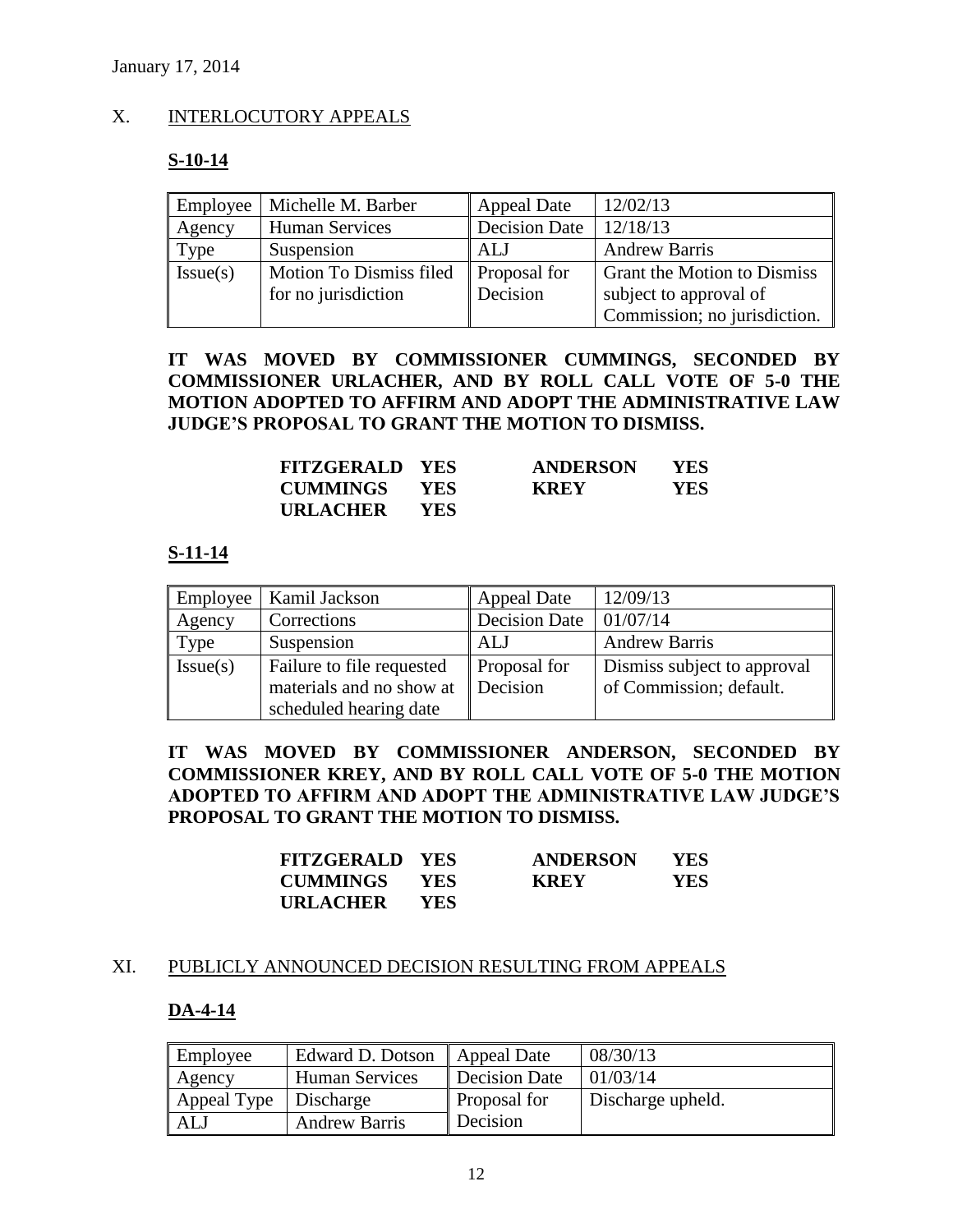**IT WAS MOVED BY COMMISSIONER ANDERSON, SECONDED BY COMMISSIONER URLACHER, AND BY ROLL CALL VOTE OF 5-0 THE MOTION ADOPTED TO AFFIRM AND ADOPT THE ADMINISTRATIVE LAW JUDGE'S PROPOSAL THAT THE WRITTEN CHARGES FOR DISCHARGE HAVE BEEN PROVEN AND WARRANT DISCHARGE FOR THE REASONS SET FORTH IN THE PROPOSAL FOR DECISION DATED JANUARY 3, 2014.**

| <b>FITZGERALD YES</b> |            | <b>ANDERSON</b> | <b>YES</b> |
|-----------------------|------------|-----------------|------------|
| <b>CUMMINGS YES</b>   |            | <b>KREY</b>     | <b>YES</b> |
| <b>URLACHER</b>       | <b>YES</b> |                 |            |

#### XII. APPEAL DISMISSED WITH NO DECISION ON MERITS

#### **DA-9-14**

| Employee    | Shieata M. Taylor     | Appeal Date          | 12/02/13                      |
|-------------|-----------------------|----------------------|-------------------------------|
| Agency      | <b>Human Services</b> | <b>Decision Date</b> | 12/24/13                      |
| Appeal Type | Discharge             | Proposal for         | Dismissed subject to approval |
| ALJ         | Daniel Stralka        | Decision             | of Commission; withdrawn.     |

**IT WAS MOVED BY COMMISSIONER KREY, SECONDED BY COMMISSIONER CUMMINGS, AND BY ROLL CALL VOTE OF 5-0 THE MOTION ADOPTED TO AFFIRM AND ADOPT THE ADMINISTRATIVE LAW JUDGE'S PROPOSAL TO DISMISS THE APPEAL AFTER IT WAS WITHDRAWN ON DECEMBER 23, 2013.**

| <b>FITZGERALD YES</b> |            | <b>ANDERSON</b> | YES. |
|-----------------------|------------|-----------------|------|
| <b>CUMMINGS</b>       | <b>YES</b> | <b>KREY</b>     | YES  |
| URLACHER              | <b>YES</b> |                 |      |

#### XIII. STAFF REPORT

Executive Director Daniel Stralka reported that:

- He met with Hilary Segura, our legislative contact with the Governor's Office, to discuss potential legislative issues that may affect the Civil Service Commission.
- Brian Collins, the Commission's Chief Fiscal Officer, will be leaving the Commission effective January 31, 2014. All the Commissioners expressed their gratitude for Brian's service and wished him well in his new position.